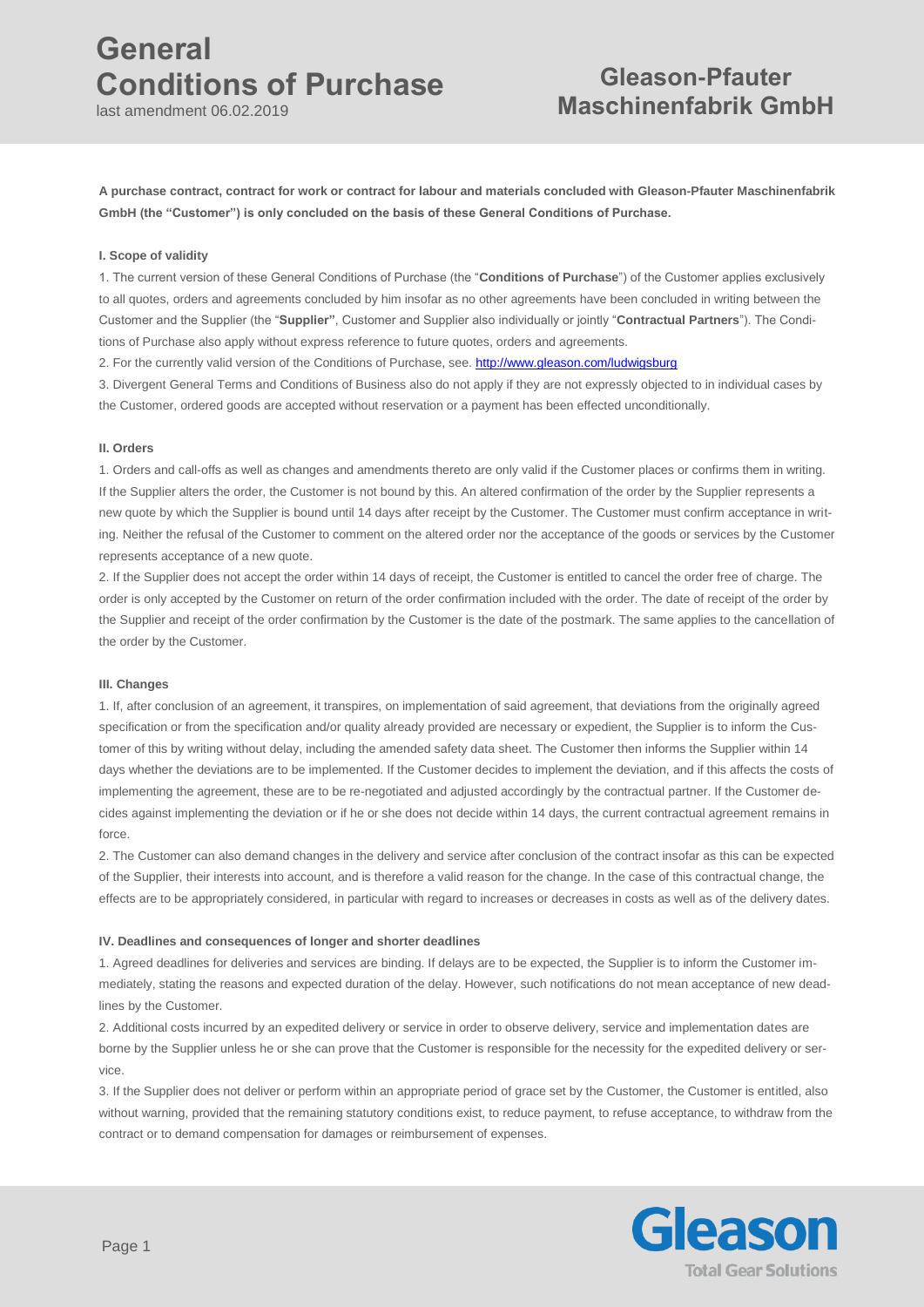last amendment 06.02.2019

# **Gleason-Pfauter Maschinenfabrik GmbH**

4. The Customer points out that he or she may also be liable for damages in the case of failure to observe agreed service and/or delivery dates, because he or she agrees to service and/or delivery obligations and service and/or delivery dates of his customers which require the punctual and correct service and/or delivery of the Supplier.

5. If the goods are delivered before the delivery date without the agreement of the Customer, or if the service is offered before the service date, there is no obligation of acceptance or payment on the part of the Customer until the agreed delivery and/or service date. The Customer is entitled to return goods delivered before the delivery date or to store them with a third party at the expense and risk of the Supplier.

6. Any agreed contractual penalty is credited against any agreed lump-sum compensation or another claim for default damage, such as any agreed lump-sum compensation on assertion of a specifically calculated damage caused by delay. The Customer reserves the right to demand any agreed contractual penalty due to incorrect fulfilment (§ 341 BGB - German Civil Code). The right to assert a claim for compensation beyond the contractual penalty and the lump-sum compensation remains reserved.

## **V. Prices**

1. The prices are fixed prices, free to place of destination of the goods, including packaging and other additional costs. They include all expenses relating to the deliveries and services to be provided.

2. The statutory VAT is not included in the price unless expressly otherwise agreed.

## **VI. Processing and delivery**

1. The Supplier may only award sub-contracts for the full or partial fulfilment of the ordered deliveries and services with the previous written agreement of the Customer insofar as not only the delivery of marketable parts is concerned. This does not affect the sole responsibility of the Supplier to provide correct services. Also in the case of granted permission, the Supplier may only assign deliveries and services to such sub-contractors who are expert, efficient and reliable. This also includes that such sub-contractors observe the statutory provisions, in particular to combat illegal employment, the Posting of Workers Act, the Temporary Lending of Employees Act, the Minimum Wage Act and the provisions of the Social Insurance Act, in particular the payment of contributions. The Supplier is liable for the sub-contractor as for an own vicarious agent pursuant to § 278 BGB.

2. Partial deliveries or partial services require the agreement of the Customer. The same applies to excess or insufficient deliveries or -services.

3. Every delivery is to be accompanied by a delivery note in duplicate, the order/item number, the part no. and the designation of the content according to type and quantity of the Customer. If the goods are delivered directly to a third party, or if the goods are collected from the Supplier by a third party, the shipping instructions of the Customer are to be observed.

4. The Supplier is to observe the provisions of the currently valid version of the packaging ordinance.

### **VII. Invoices, payments**

1. Every invoice of the Supplier is to be submitted to the Customer, specifying the order and part number.

2. Insofar as no specific agreement has been concluded, payment is to be effected either within 14 calendar days from receipt of a correct invoice and correct delivery or service - whereby the later time is valid in each case - with a deduction of three per cent cash discount on the invoice amount or within 30 calendar days from receipt of the invoice and delivery or service without deduction, whereby the later time is valid.

3. In the case of deliveries or services not in accordance with the contract, in particular defective deliveries or services, the Customer is entitled to retain payment until correct fulfilment without loss of discounts, cash discounts or similar payment reductions.

4. Payments do not represent acceptance of the delivery or service as in accordance with the contract. In the event of faulty or incomplete delivery or service, the Customer is entitled to retain payments of liabilities from the business relationship to an appropriate extent until correct fulfilment irrespective of their other rights.

5. Payment by the Customer is subject to the condition that there are no impediments to it due to national or international regulations of foreign trade law or embargos (and/or other sanctions).

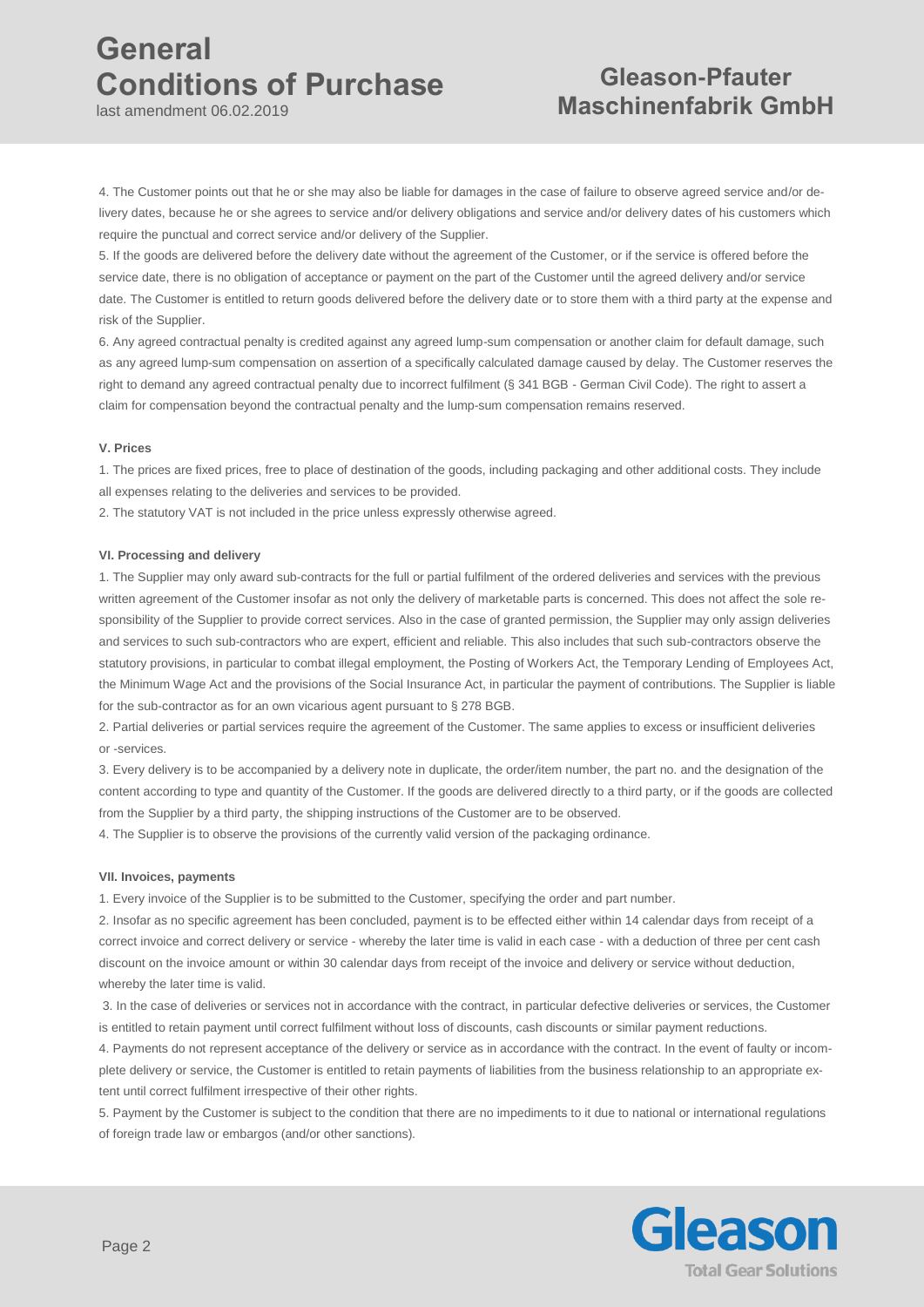last amendment 06.02.2019

# **Gleason-Pfauter Maschinenfabrik GmbH**

### **VIII. Observance of (statutory) regulations, safety, environmental protection**

1. At the time of delivery or service, the deliveries and services of the supplier must comply with the recognised technical and scientific rules, all applicable statutory provisions, in particular the safety and environmental protection conditions including the Ordinance on Protection against Hazardous Substances, the ElektroG (WEEE = Waste Electrical and Electronic Equipment) and the safety recommendations of the responsible German specialist bodies or professional associations, e.g. VDE, VDI, DIN. Relevant certificates, test reports and documents are to be included in the delivery by the Supplier free of charge.

2. The Supplier is to determine and observe the current status of the directives and laws valid for the deliveries and services with regard to substance restrictions. In addition, he or she is obliged not to use prohibited substances. Substances to be avoided and hazardous substances are to be specified by the Supplier in accordance with the specifications. Insofar as necessary, the safety data sheets are already to be submitted to the Customer together with the quotes and with the individual initial delivery with the delivery note (at least in German or English). In the event of deviations from the specification originally agreed or from the specification or quality actually delivered so far, the Supplier has to provide the Customer with the altered safety data sheet together with the notification in accordance with Clause III.1. Information on exceeding of substance limitations and delivery of prohibited substances is to be provided to the Customer without delay.

3. On delivery and provision of services, the Supplier is solely responsible for observance of the accident prevention regulations. Protective equipment required by these regulations and any instructions of the manufacturer are to be included in the delivery free of charge

4. The Supplier ensures that the Supplier and all direct and indirect sub-contractors, including the temporary employment agency, observe the statutory provisions on combatting illegal employment, the Posting of Workers Act, the Temporary Lending of Employees Act and the Minimum Wage Act. With regard to the sub-contractors appointed by the Supplier, he or she will take suitable measures to ensure and check observance of the statutory regulations specified in this Clause VIII.4 by direct or indirect sub-contractors or temporary employment agencies. The Customer reserves the right to carry out relevant checks. If there is a claim against the Customer by employees of the Supplier or any sub-contractors or any temporary employment agencies and/or the social security systems pursuant to § 14 Posting of Workers Act, § 13 Minimum Wage Act or other statutory regulations mandating corresponding liability, the Supplier will fully exempt the Customer from these claims and all related costs and expenses if the Supplier is responsible for the claim of the Customer.

### **IX. Code of Conduct for Suppliers**

1. The Supplier is obliged to observe the laws and ordinances of the individually applicable jurisdiction(s). In particular, the Supplier will not be involved either actively or passively, directly or indirectly, in any form of bribery, infringement of the basic rights of their employees or child labour. In addition, the Supplier will take responsibility for the health and safety of their employees at the workplace, observe the environmental protection laws and promote observance of this code of conduct by their suppliers in the best way possible.

2. If the Supplier negligently infringes these obligations, the Customer is entitled, regardless of further claims, to withdraw from or terminate the contract. If elimination of the infringement of the obligation is possible, the Customer may only exercise this right when he has granted the Supplier a period of grace to eliminate the infringement of the obligation which has lapsed without success.

### **X. Import and export provisions, customs**

1. In the case of deliveries and services provided from an EU member state outside of Germany, the EU VAT ID no. of the Supplier is to be specified.

2. Imported goods are to be delivered duty paid. In accordance with the Ordinance (EC) no. 1207/2001 of the Council, the Supplier is obliged at their expense to provide requested declarations and information, to permit inspections by the customs authorities and to provide necessary official verifications.

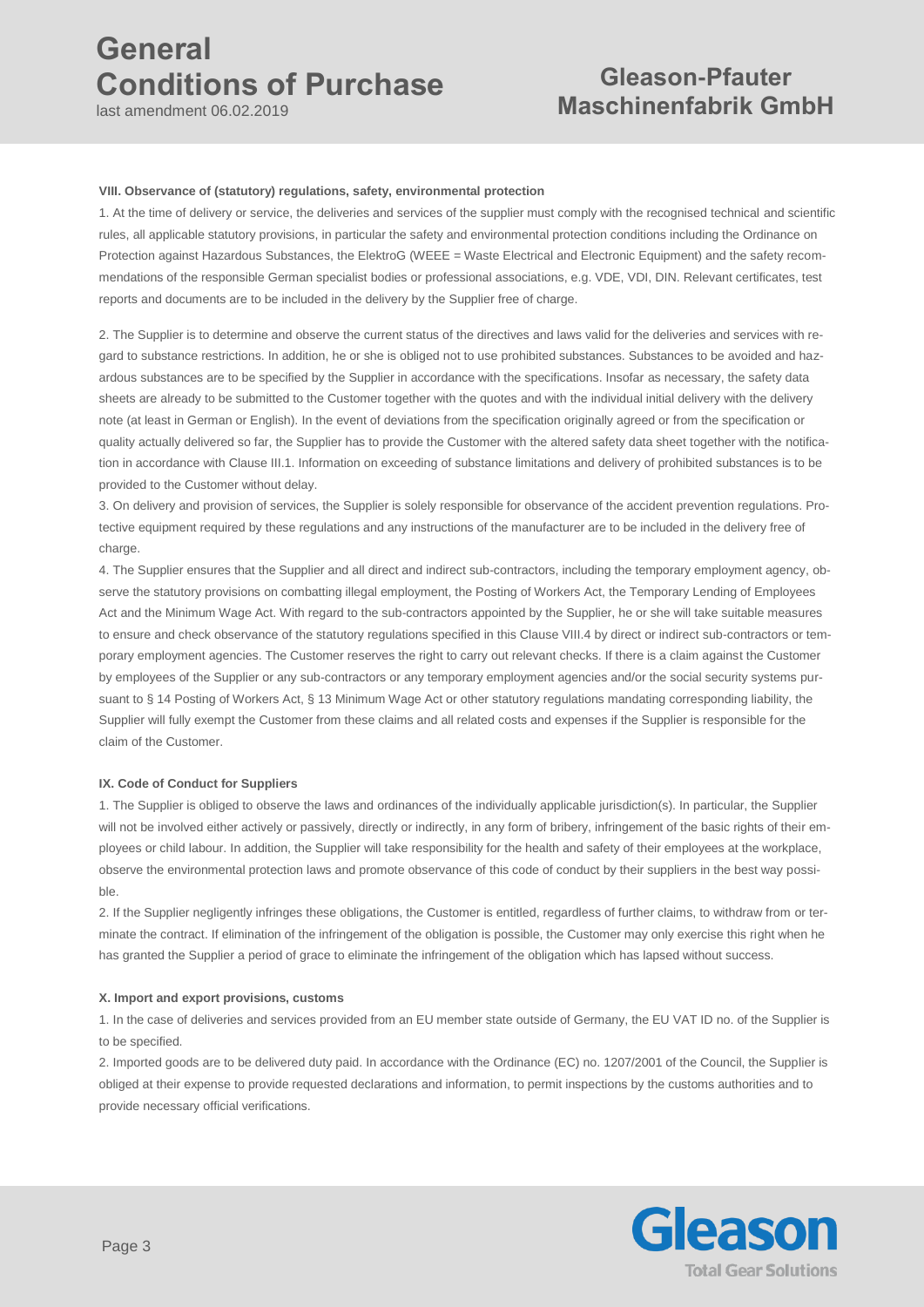last amendment 06.02.2019

# **Gleason-Pfauter Maschinenfabrik GmbH**

3. The Supplier is obliged to inform the Customer in detail and in writing of any approval obligations in the case of (re-)exports in accordance with German, European or US export and customs regulations as well as export and customs regulations of the country of origin of the goods.

## **XI. Passing of risk, acceptance, property rights**

1. Irrespective of the agreed pricing, the risk on delivery without installation or assembly passes to the Customer on receipt at the delivery address specified by the Customer and on delivery with installation or assembly on successful acceptance by the Customer. Commissioning or use does not replace the declaration of acceptance of the Customer. If the goods are collected from the Supplier, the passage of risk is based on the time of collection.

2. The goods are to be transferred to the Customer unconditionally. However, if in individual cases the transfer of the goods is contractually required by the payment of the price (Clause V), an extended reservation of title is deemed to be agreed. However, all other forms of reservation of title, in particular the extended reservation of title, the transferred reservation of title and the reservation of title extended to further processing are excluded.

## **XII. Quality Assurance**

1. If no additional detailed quality assurance agreement has been agreed in writing, the Supplier has to carry out quality assurance relating to their deliveries with relation to the type and scope, the latest state of technology and science and services and provide evidence of this to the Customer on request.

2. At any time during regular business hours of the Supplier, the Customer is entitled to check the production status of the Supplier or of third parties whom the Supplier deploys to fulfil their obligations and in addition to check with the freight forwarder or warehouses also during the production process and to request information on the production status. The Supplier is to ensure that this obligation is met by any sub-contractors.

3. If the Supplier has problems with regard to production or delivering the agreed quality or material properties of the goods, the Supplier is obliged to inform the Customer of this without delay.

## **XIII. Defect claims and recourse**

1. The Customer inspects incoming goods within a reasonable period which is feasible in the proper terms of business by means of random visual inspection for obvious defects. In this case, the Customer is only obliged to inspect the identity of the delivered goods, the observance of the quantity and the presence of obvious defects and clearly visible transport damage. The Customer will report such damage at the latest within four days of detection. If a concealed defect becomes apparent later, the Customer will report this on discovery.

2. In the scope of the above-mentioned Clause XIII.1, the Supplier waives any objection of delayed notification of defects.

3. In urgent cases, in particular in the case of endangering operational safety or prevention of unusually high damage and if the Supplier does not eliminate the defect within a reasonable period of grace, the Customer is entitled, following previous information and expiry of a short period of grace appropriate to the situation, to eliminate the defect themselves at the expense of the Supplier or to have it eliminated by a third party at the expense of the supplier. If the Supplier delivers or provides the service with a delay and the Customer has to eliminate defects immediately in order to avoid considerable disadvantageous consequences from their own delayed delivery, the Customer is entitled, following prior information and expiry of a short period of grace appropriate to the situation, to eliminate the defect themselves at the expense of the Supplier or to have it eliminated by a third party at the expense of the Supplier. 4. The justified claims of the Customer in the case of defects become time-barred after expiry of 24 months since commissioning of the delivery item but at the latest after expiry of 36 months from passing of risk insofar as no longer statutory period of limitation exists. 5. The Supplier exempts the Customer from all claims of third parties in the case of defects of title of the goods delivered by the former if the former is responsible for these.

6. For subsequently delivered parts or repaired parts of the delivery within the period of limitation, the period of limitation begins again insofar as the rectification is not negligible and a not insignificant defect is concerned. This does not apply if the Supplier declares that

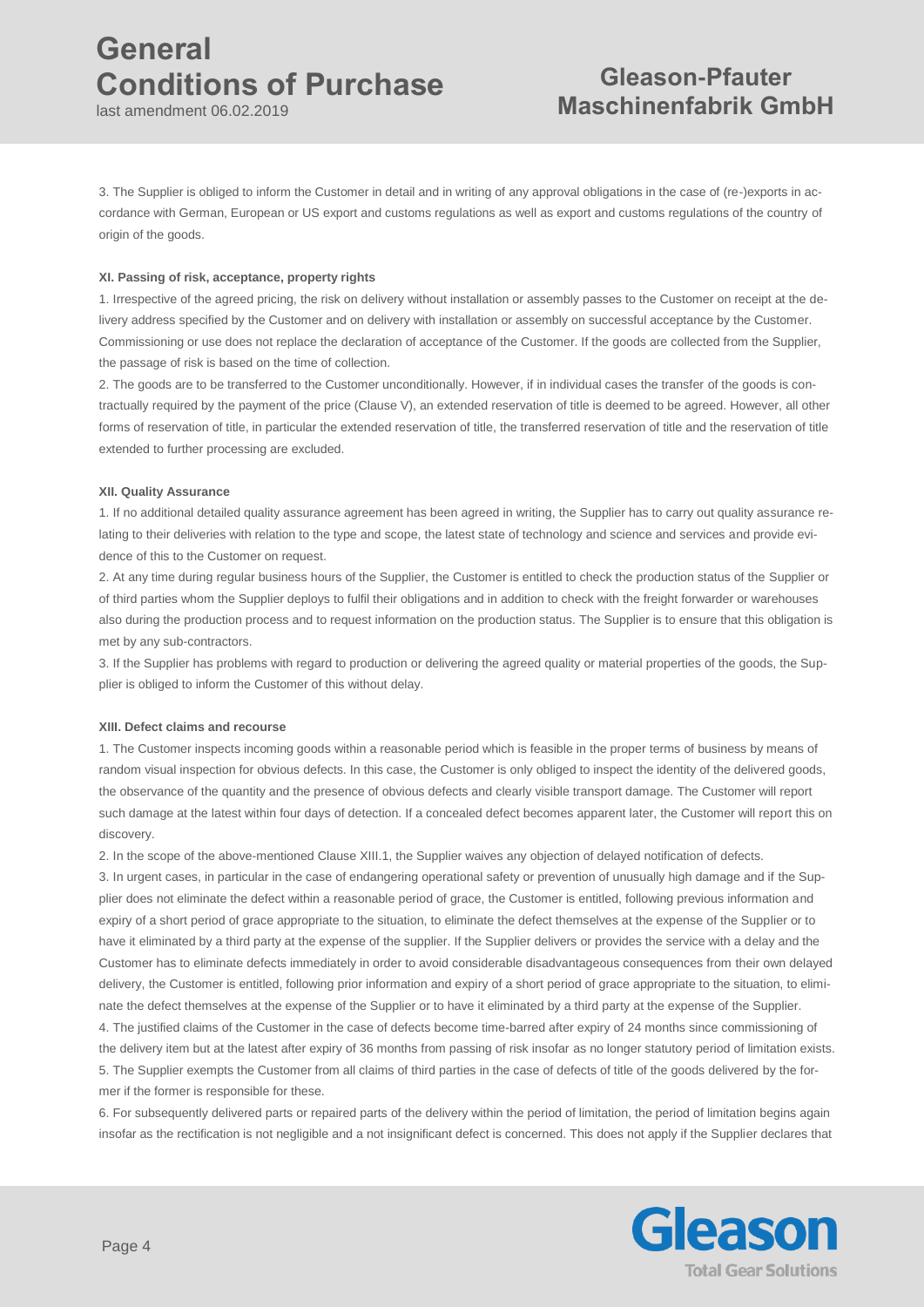last amendment 06.02.2019

# **Gleason-Pfauter Maschinenfabrik GmbH**

the subsequent delivery or rectification does not represent acknowledgement of an obligation to eliminate the defect, for example as the Supplier acts as a gesture of goodwill or to avoid a dispute.

7. The Supplier exempts the Customer from all claims which third parties assert - regardless of the legal basis - due to a material defect or defect of title or other fault of the goods delivered by the former and reimburses the Customer for the necessary costs of the latter's prosecution in this regard. This only applies insofar as the Supplier is responsible for the material defect or defect of title or any other fault. Insofar as the Customer is jointly responsible, § 254 BGB applies accordingly.

8. If the Supplier does not eliminate the defect within the set reasonable extension period, the Customer can, at the latter's discretion, withdraw from the contract or reduce remuneration and claim compensation for damages or reimbursement of expenses.

9. The deliveries or services provided by the Supplier must meet all requirements specified in the contractual documents, in particular plans, drawings or other special requirements where relevant. If the delivery or service deviates from the requirements, the Customer is entitled to the rights specified in Clause XIII.8. Further warranty rights of the Customer remain unaffected.

### **XIV. Reworking:**

1. Defects of the delivery and/or service claimed during the warranty period, including failure to achieve guaranteed data and the lack of assured properties, are to be eliminated by the Supplier within a reasonable period and also free of charge with regard to all necessary additional costs, on discretion of the Customer by reworking or replacement of the defective parts or new delivery/new production, regardless of whether a purchase or works contract exists.

2. In particular, the Supplier bears all the expenses necessary in relation to the detection of defects and elimination of defects, also insofar as they are incurred by the Customer, in particular necessary examination costs, disassembly and reassembly costs, labour and material costs as well as the necessary transport and other necessary costs when replacing defective parts. This also applies insofar as the necessary expenses are increased due to the fact that the delivery item is transported to a place other than the place of performance but not if this results in disproportionate costs.

### **XV. Technical documents, tools, means of production**

1. The technical documents, tools, works standard sheets, means of production and other objects remain the property of the former; all trademarks, copyrights and other property rights remain with the Customer. The specified objects, including all copies produced, are to be returned to the Customer immediately after execution of the order. In this respect, the Supplier is not entitled to assert a right of retention. The Supplier may only use the specified objects to execute the order and may not entrust them or otherwise make them available to unauthorised persons.

2. If the Supplier produces the objects specified in Clause XV.1, Section 1 partially or completely at the latter's expense, Clause XV.1 applies accordingly, whereby the Customer acquires (co-)ownership with the payment in the amount of a corresponding proportion of the Customer's share. The Supplier stores these objects for the Customer free of charge. The latter can cancel the works supply contract at any time and acquire the rights in relation to the object with reimbursement of expenses not yet amortised and demand the return of the object.

### **XVI. Provision of material**

1. Material provided by the Customer remains the property of the Customer and is to be stored separately from the Customer's other property by the Supplier free of charge and with the due care and diligence of a prudent businessperson and marked as property of the Customer. It may only be used to carry out the orders of the Customer. Damage to material provided is to be replaced by the Supplier insofar as the Supplier is responsible for this.

2. If the Supplier processes or reworks the material provided, the Supplier carries out this work for the Customer. The latter becomes the direct owner of the new items thus produced. If the material provided only represents part of the new items, the Customer is entitled to joint ownership of the new items proportionate to the value of the provided material contained therein.

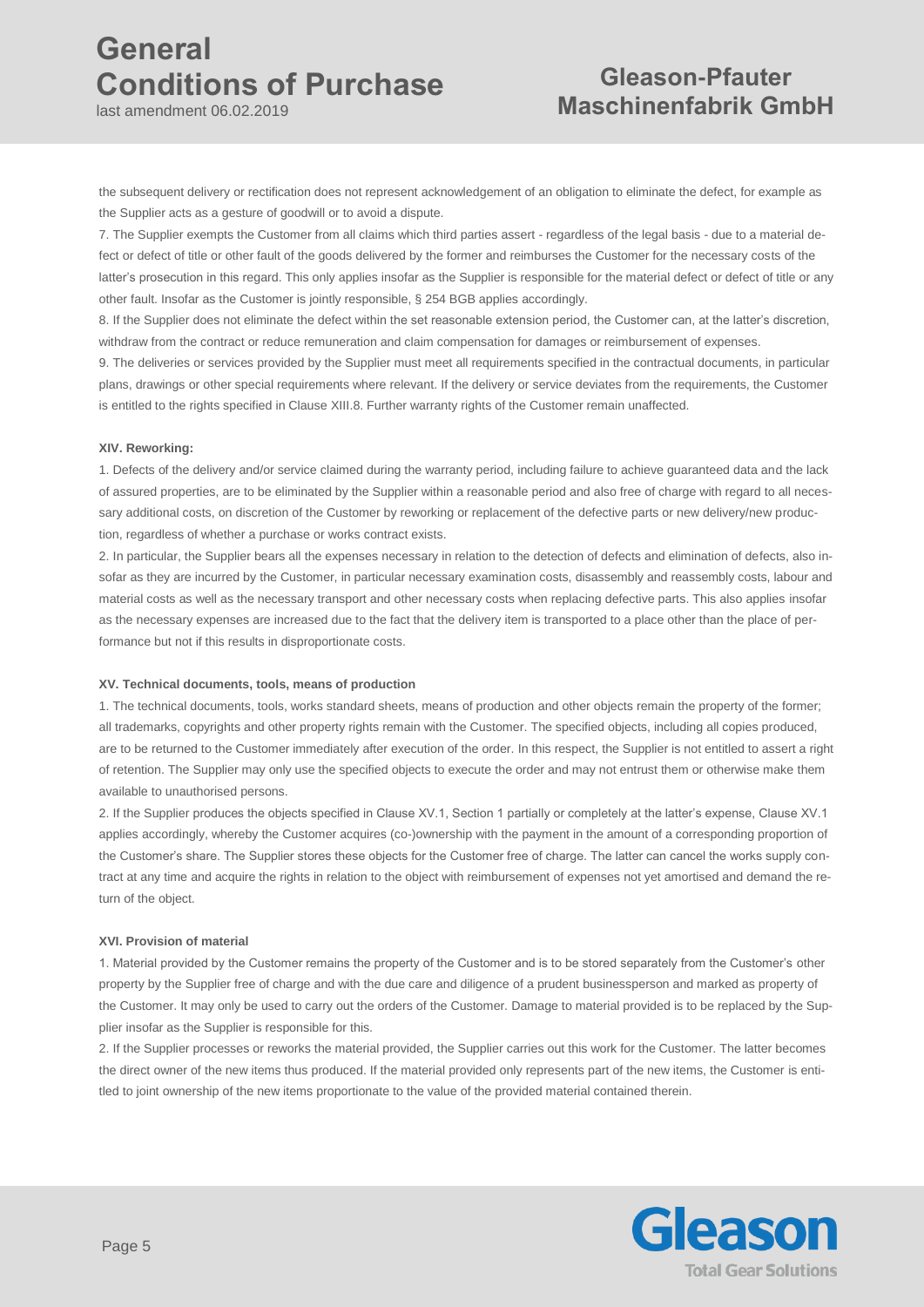last amendment 06.02.2019

# **Gleason-Pfauter Maschinenfabrik GmbH**

## **XVII. Protective rights**

1. The Supplier is liable for claims which result in the event of the contractual use of the delivery items from the violation of property rights and property rights registrations (property rights) of third parties insofar as the Supplier is responsible for the infringement. 2. The Supplier exempts the Customer and the Customer's buyers from all claims from the use of such property rights insofar as the Customer is liable pursuant to Clause XVII.1.

3. The contracting parties undertake to inform each other without delay of risks of infringements of which they become aware and to give each other the opportunity to counteract corresponding claims.

### **XVIII. Product liability**

1. If claims are made against the Customer based on product liability, the Supplier is obliged to exempt the Customer from such claims if and insofar as the damage is caused by a fault in the goods supplied by the Supplier and the Supplier would have to be liable to third parties. However, in cases of fault-based liability, this does not apply insofar as the Supplier is not responsible. In these cases, the Supplier is to exempt the Customer in the corresponding amount from all costs, including the expenses for necessary recalls and the legal costs of necessary prosecution. Otherwise, the statutory provisions apply. Insofar as the Customer is jointly responsible, § 254 BGB applies accordingly.

2. The Supplier undertakes to take out sufficient insurance against risks from product liability and to provide the Customer on request with proof of the insurance cover. Liability of the Supplier to the Customer is not limited by conclusion of the insurance policy and coverage thus offered.

### **XIX. Confidentiality**

1. The Supplier is obliged to treat as confidential all not apparent commercial and technical details of which he becomes aware due to the business relationship (the "**confidential information**"), also after termination of the business relationship, not to forward them to third parties or use them for own or other purposes in violation of the contract. This confidentiality obligation lapses if and insofar as confidential information have become known generally without an infringement of the confidentiality obligation by the Supplier. 2. All documents, such as drawings, models, tools, templates, samples, diagrams and similar objects may not be given or otherwise made accessible to unauthorised third parties. Copying of such objects is only permitted for operational requirements and copyright regulations. The objects produced with the aid of these means of production may not be forwarded to third parties without the written permission of the Customer. The same also applies to objects and findings which the Supplier has developed or further developed in accordance with the specifications or with the co-operation of the Customer. The above-mentioned regulations apply regardless of who has to bear the costs of the development.

3. The Supplier is to oblige their sub-contractors to observe the obligations of this Clause XIX accordingly.

4. The contractual partners may only advertise their business connection with the prior written permission of the other contractual partner.

### **XX. Limitation of liability**

1. In principle, the Customer is only liable for claims for compensation of the Supplier based on the violation of life, limb or health or violation of essential contractual obligations (so-called *"cardinal duties"*, i.e. duties whose fulfilment make correct implementation of the contract possible in the first place and the observance of which the Supplier can regularly rely) and for other damages based on an intentional or grossly negligent infringement of obligations of the Customer, their legal representatives or vicarious agents and for damages for which liability is provided for in accordance with mandatory statutory provisions.

2. In the event of infringement of essential contractual obligations, the Customer is only liable for the amount of contractually typical, foreseeable damage if this has been caused by simple negligence, unless claims for compensation of the Supplier are involved resulting from violation of life, limb or health or from mandatory statutory regulations.

3. If no case of Clause XX.1 and Clause XX.2 is given, the liability of the Customer in cases of simple negligence for indirect damage which has not occurred on the performance object itself (e.g. loss of profit, indirect consequential damages etc.) as well as direct damage is excluded.